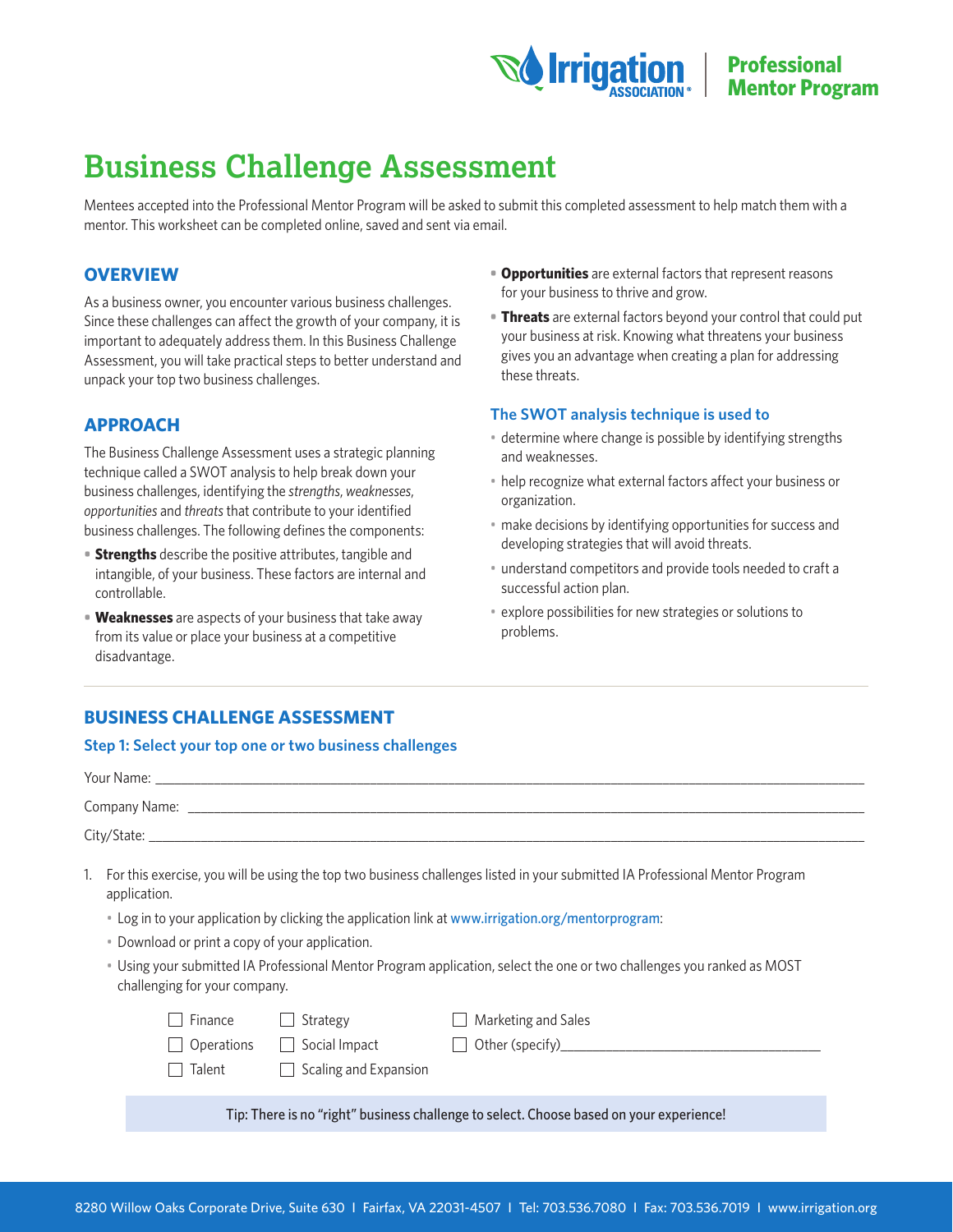

2. For each of the challenges you selected above, provide a description and how it affects the growth of your organization or business:

| <b>BUSINESS CHALLENGE NAME</b> | <b>DESCRIPTION OF SPECIFIC ISSUE</b> |
|--------------------------------|--------------------------------------|
| <b>Business Challenge #1:</b>  |                                      |
|                                |                                      |
|                                |                                      |
|                                |                                      |
|                                |                                      |
| <b>Business Challenge #2:</b>  |                                      |
|                                |                                      |
|                                |                                      |
|                                |                                      |
|                                |                                      |
|                                |                                      |

#### **Step 2: Identify collaborators**

- Before you start conducting a SWOT analysis for your top two challenges, identify the key people who can help you obtain critical and diverse perspectives about the issue your organization or business is grappling with.
- Think of people within or outside of your company who have tangible experience with your top two challenges. They can be business partners, investors, employees or customers. Their perspectives on the strengths, weaknesses, opportunities and threats for each of your business challenges will enrich your analysis.
- Write down the people you plan to work with for each of your business challenges:

| <b>NAME OF BUSINESS CHALLENGE</b> | <b>SELECT COLLABORATORS (1 TO 4 PEOPLE)</b> |
|-----------------------------------|---------------------------------------------|
| <b>Business Challenge #1:</b>     |                                             |
| <b>Business Challenge #2:</b>     |                                             |

Contact the collaborators you have identified and ask them to participate in analyzing your business challenges by sharing their perspective through a SWOT analysis. (Directions follow in steps 3 through 5).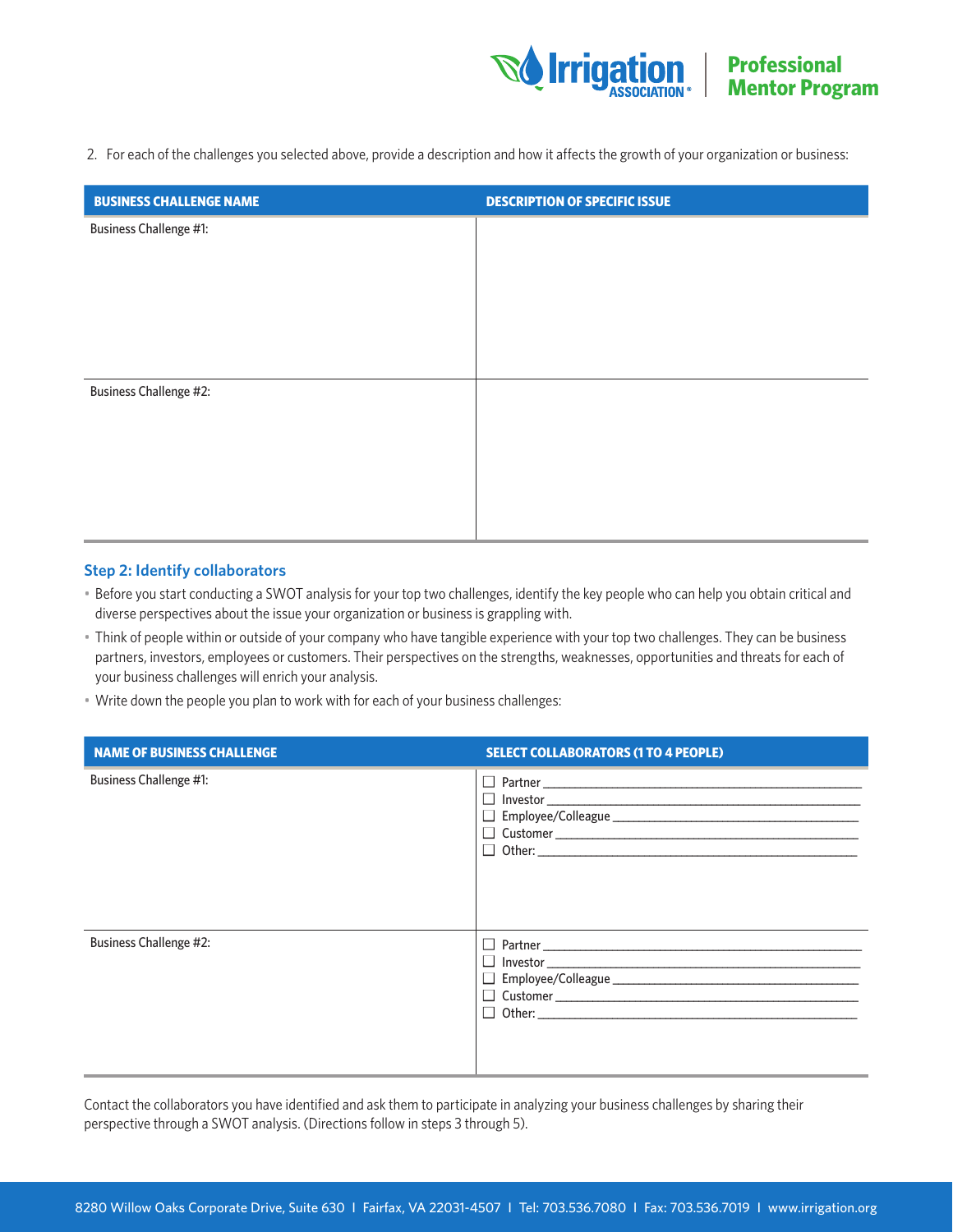

## **Step 3: SWOT analysis for business challenge #1**

- 1. With your collaborators, discuss the strengths, weaknesses, opportunities and threats for business challenge #1.
- 2. Ask yourself and your collaborators the following questions for each component of the SWOT and record what you gather:

| <b>Business Challenge Name:</b> |                                                                                                                                                                                          |                              |  |  |
|---------------------------------|------------------------------------------------------------------------------------------------------------------------------------------------------------------------------------------|------------------------------|--|--|
| <b>BUSINESS CHALLENGE #1</b>    | <b>QUESTIONS</b>                                                                                                                                                                         | <b>LIST OF STRENGTHS</b>     |  |  |
| <b>Strengths</b>                | • What do we do well in this area?<br>• What unique resources do we have in this<br>area?<br>• What do others see as our strengths in this<br>area?                                      |                              |  |  |
| <b>BUSINESS CHALLENGE #1</b>    | <b>QUESTIONS</b>                                                                                                                                                                         | <b>LIST OF WEAKNESSES</b>    |  |  |
| Weaknesses                      | • What could we improve in this area?<br>. Where do we have fewer resources than<br>others in this area?<br>• What are others likely to see as our<br>weaknesses in this area?           |                              |  |  |
|                                 |                                                                                                                                                                                          |                              |  |  |
| <b>BUSINESS CHALLENGE #1</b>    | <b>QUESTIONS</b>                                                                                                                                                                         | <b>LIST OF OPPORTUNITIES</b> |  |  |
| <b>Opportunities</b>            | • What opportunities are open to us in this<br>area?<br>• What trends could we take advantage of<br>in this area?<br>• How can we turn our strengths into<br>opportunities in this area? |                              |  |  |
| <b>BUSINESS CHALLENGE #1</b>    | <b>QUESTIONS</b>                                                                                                                                                                         | <b>LIST OF THREATS</b>       |  |  |

# **Defining your impact**

What positive effect will solving business challenge #1 have on your business?

**Answer:**